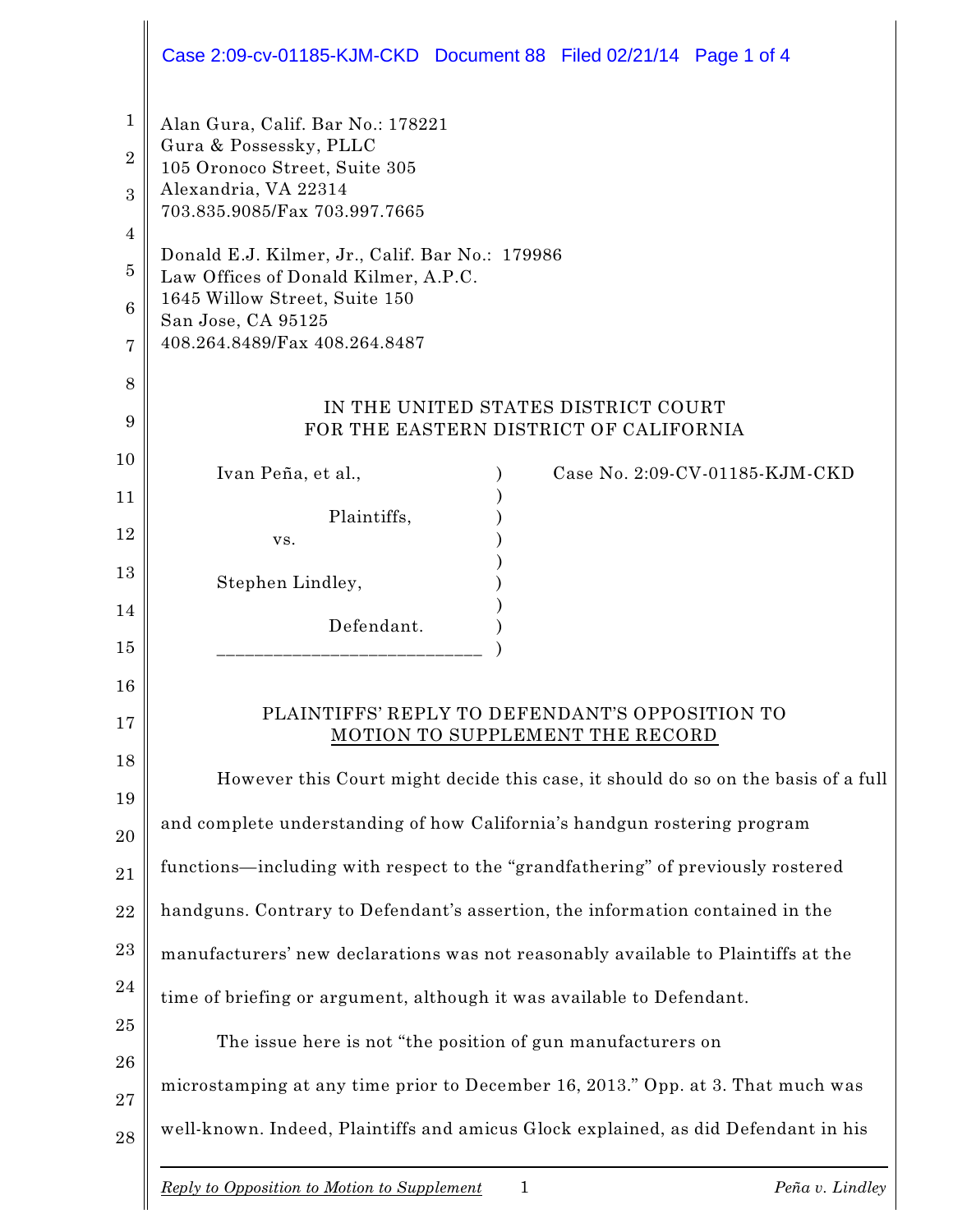discovery responses, that no microstamping could be expected any time soon, or possibly ever.

4 5 6 7 8 9 10 11 12 13 14 15 16 17 18 19 20 21 22 23 24 25 26 Rather, the issue here is gun manufacturers' *experience* in keeping handguns "grandfathered" in the wake of the microstamping requirement's implementation. Plaintiffs, and perhaps the Court, shared the normal understanding of a "grandfather clause"—"Provision in a new law or regulation exempting those already in or a part of the existing system which is being regulated." Black's Law Dictionary 699 ( $6<sup>th</sup>$  Ed.). Plaintiffs understood that existing handgun roster models would remain on the roster. They did not anticipate that Defendant would apply an extreme interpretation of the testing requirements to require restesting for "any design, material, or manufacturing process modification . . . no matter how small . . . even if it has no impact on the function of the handgun." Fifer Decl., ¶ 4. Plaintiffs might have assumed that handgun models, like all consumer products, see minor, incremental change over time, but it was not until after the argument on the pending motions—and approximately seven months after imposition of the microstamping requirement—that manufacturers announced that handguns everyone believed to be "grandfathered" were not, in fact, so, because Defendant left the manufacturers no room whatsoever for their products' normal evolution. And while it could have been assumed that eventually, manufacturers would not wish to support grandfathered models for one particular state, it could not have been assumed that Defendant would adopt a hyper-literal approach as to what constitutes a "new" model such that the roster would see a 10% decline in just three

months—a decline that did not become evident until, again, after the argument.

2 3

1

27 28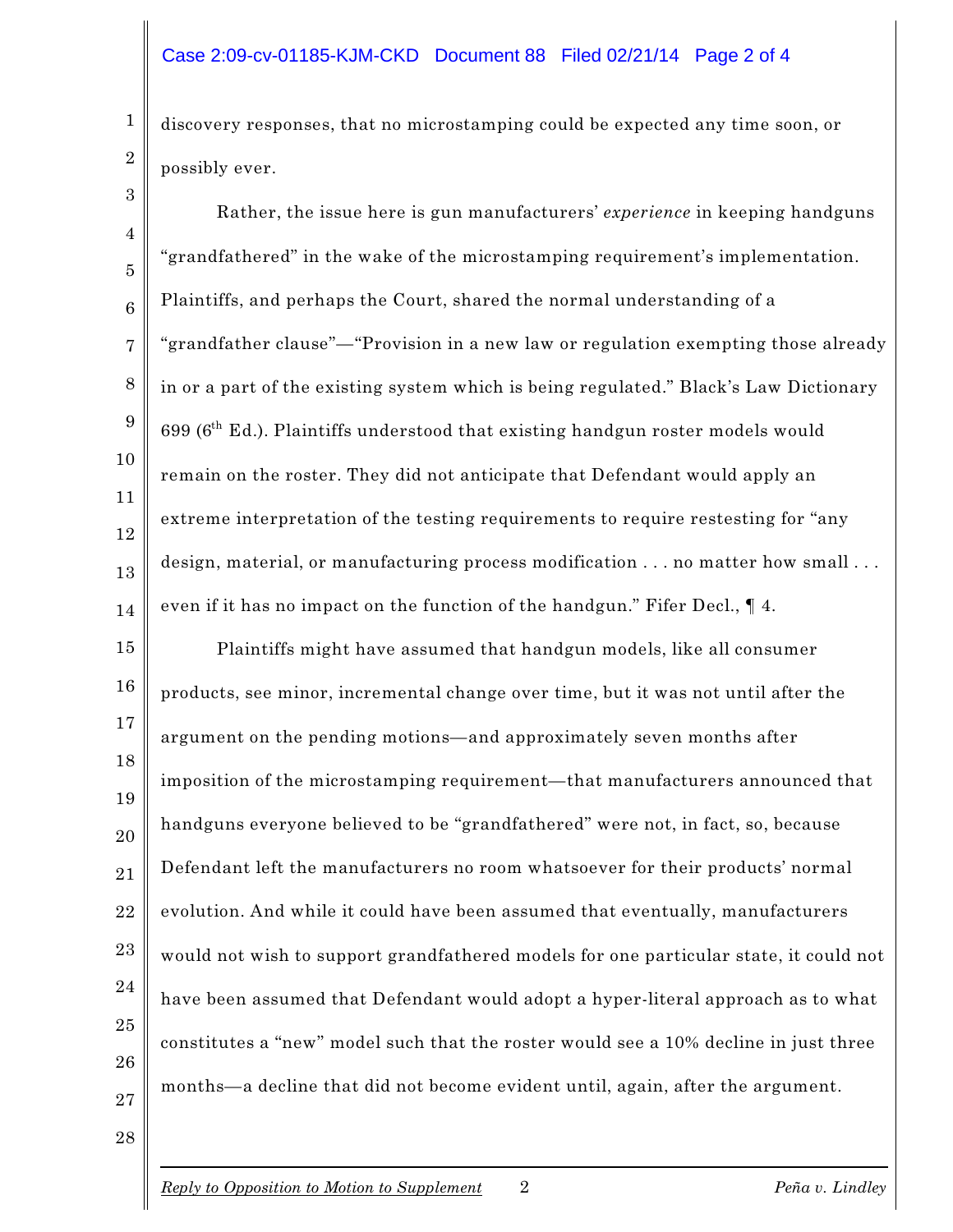## Case 2:09-cv-01185-KJM-CKD Document 88 Filed 02/21/14 Page 3 of 4

Defendant's attack on the relevance of the manufacturers' microstamping decisions are likewise inapposite. It does not matter, for purposes of this case, whether Defendant would do a better job of running Smith & Wesson or Sturm, Ruger than do Messrs. Debney and Fifer. What matters is the fact that manufacturers offer fewer models than anyone would have expected under previous understandings of the "grandfathering" process, because of Defendant's practices. If Defendant can argue that Plaintiffs should lose because a certain number of handguns remain on the roster—and Defendant offers that "the total number of handguns on the roster is a consideration," Opp. at 3—Plaintiffs should be able to offer evidence that the roster is shrinking and will continue to do so because of the way that Defendant's challenged practices impact real-life gun manufacturers. Respectfully, the roster and its rapidly declining size is not merely a function of "business decision[s]." *Id.* It is a creature of legislative and regulatory decisions.

19 20 21 Businesses prefer selling their products and profiting, but they must make decisions based on the regulatory environment imposed by government officials. California regulators cannot simply issue decrees that businesses find infeasible, and then attack (without any apparent qualification) a company's business judgment to reduce its activity within the state.

22 23 24 25 26 27 28 Defendant is not prejudiced by the Court having more complete and up-todate information about how grandfathering works, or does not work, in this context. The manufacturers' announcements in December relative to grandfathering and microstamping were news not just to Plaintiffs. If Defendant wanted to have this matter brought up earlier, he should have better managed expectations regarding grandfathering based on his post-microstamping interactions with manufacturers.